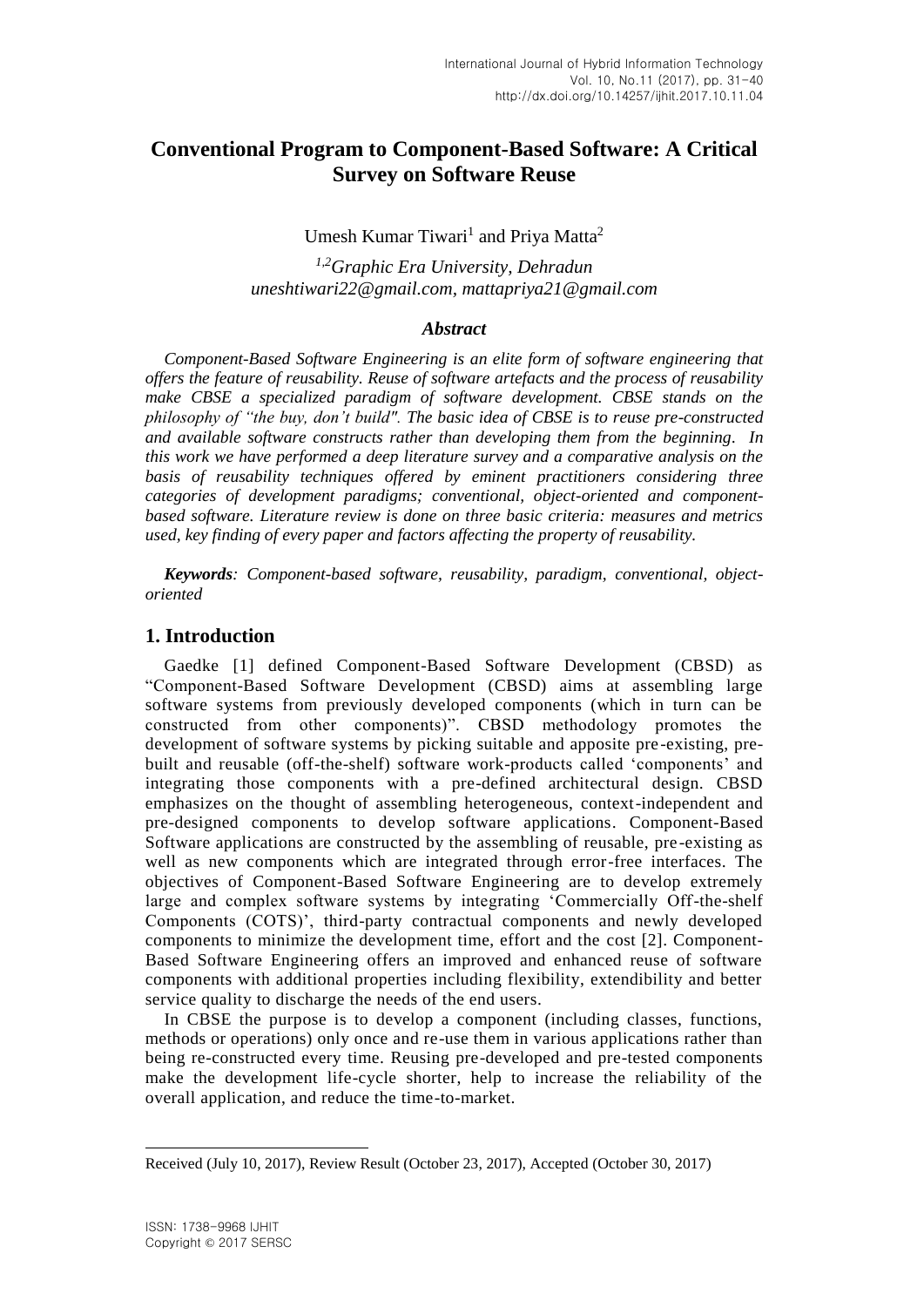The CBSE development paradigm is used to develop generalized as well as specific components. The development processes of CBSE applications deploy four parallel processes, which are involved in the creation of more than one application concurrently, as described in Figure 1.2. Processes including new component development, selection of pre-existing components from the repository and integration of components take place concurrently in the generation of application in the Component-Based Development. With each process there must be a feedback method to address the problems and errors like, component selection problems, problems in developing new components, interaction and integration errors among the components, and their side effects.

## **2. Software Reuse**

All Researchers and practitioners have given an array of definitions for the term 'software reuse'. Software reuse is the process of constructing software from existing software artefacts rather than developing it from the foundation. Krueger defined software reuse as, "the process of creating software systems from existing software rather than building them from scratch" [3]. Software reuse is the process of integrating predefined specifications, design architectures, tested code, or test plans with the proposed software. According to the Freeman, "reuse is the use of any information which a developer may need in the creation process", [4]. Basili and Rombach suggests reuse as the use of existing knowledge of any type or category mapped with the under development software project [5]. In the Tracz view, reuse means the use of software systems that were developed in past for reuse [6]. Braun considers the reuse in terms of use of existing components in the same context or in a context free environment [7].

Some eminent researchers have defined reuse in terms of adaptability or modifiability of the reused artefact. Lim proposes that the work-products and the delivers of the previous software are to be used in new software development without any modification [8]. On the other hand, Mcllroy argued the reuse as the use of off-the-shelf components with the ability to modify but in a managed and controlled manner [9]. Cooper described software reuses as the potential of use of a formerly designed software component repeatedly, with minor, major or no modifications [10]. Software reusability is the level of usefulness or the extent of reuse. Reusability is defined as the amount of the ease with which we can use predesigned objects in the new context.

In literature, software reuse has been defined as a concept or a process whereas software reusability is defined as the outcome of that process. Reusability is the level of implementation of reuse in actual. Reusability acts as a measurement tool to quantify the proportion of reuse of a pre-designed, implemented and qualified artefact. This work defines a quantifiable approach to measure the reusability of a component in Component-Based Software.

## **3. Literature Review**

The Reusability is the focal-point of Component-Based Software Development. Software reusability is such an approach that defines the effective reuse of pre designed and tested parts of experienced software in new applications. In CBSE, we integrate components of all classes according to the design architecture and applications requirements. There are some components for which code is not available called Black-Box components; some components may be available with their code and documentation, which are known as White-Box components. In literature, various researchers have classified software reusability quantification methods into different categories.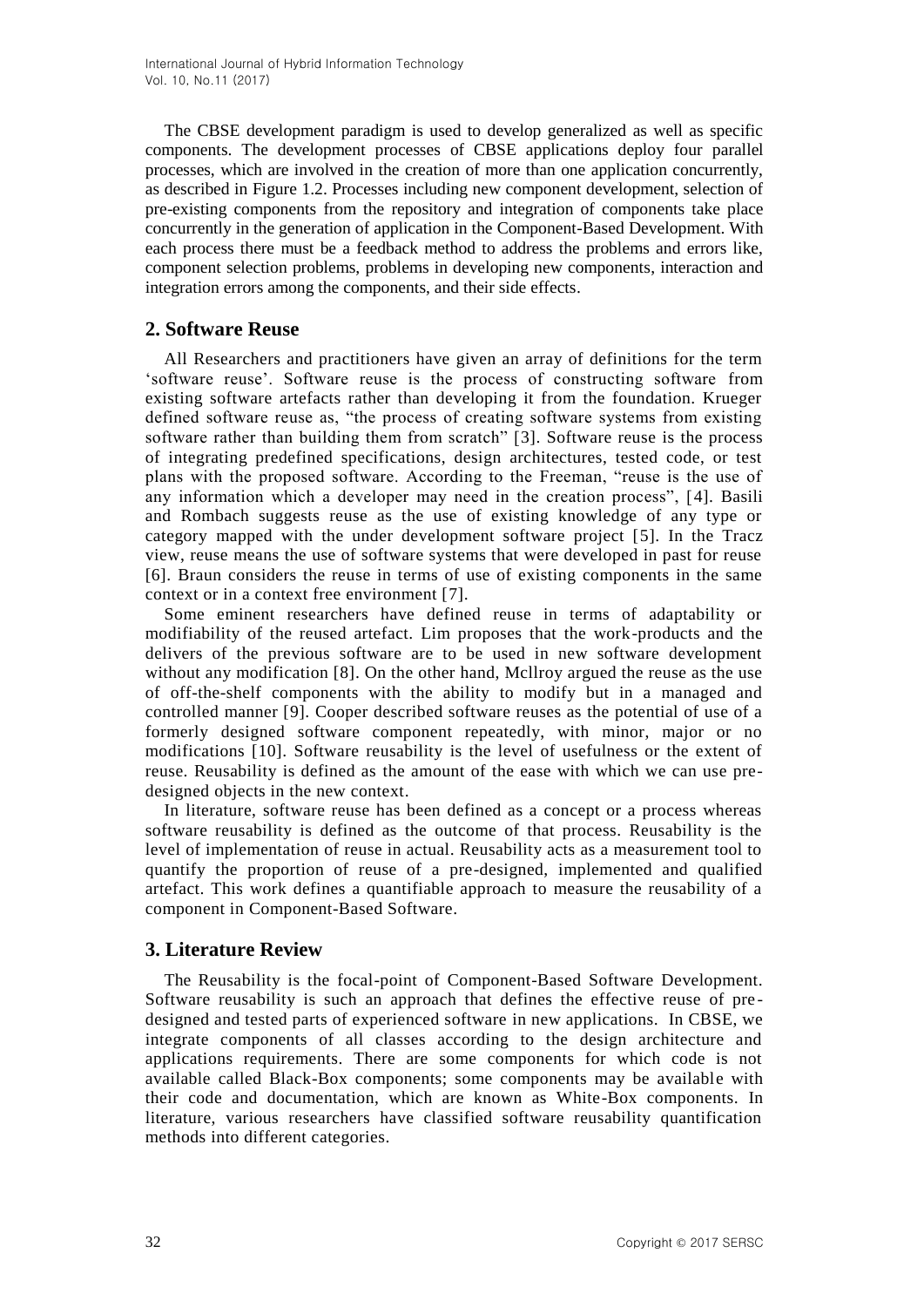Prieto *et al.* [11] defined some attributes of a program and related metrics to compute reusability in their work. They proposed that reuse depends on size, program structure, documentation, programming language and reuse experience. Further, they used lines of code to count the size, Cyclomatic complexity for structure, rating from 0 to 10 for documentation, inter-module language dependency to estimate difficulty of modification, and experience of using same module.

Caldiera and Basili [12] proposed one of the earliest methods to identify and qualify reusable components. They defined cost, usability, and quality as the three factors affecting the reusability. They characterized components reusability using four metrics: Volume like, operands and operators, using Halstead Software Science Indicators. Cyclomatic complexity using McCabe's method to compute the component's complexity, Regularity measures the component's implementation economy, and Reuse frequency that is the indirect measure of the functional usefulness.

Jeffrey [13] identified two basic categories of reusability models: empirical and qualitative. *Empirical models* use experimental data to estimate complexity, size, reliability and similar issues, which can be used by automated tools to estimate the reusability. The *qualitative models* stay with pre-defined assumptions and guidelines to address issues like quality and certification.

Chen *et al*. [14] presented their findings based on a large number of reused components. They computed size, program volume, program level, difficulty to develop, and effort for all these reused components. Their conclusion is that, to increase the productivity we should decrease the values of these metrics.

Gregory [15] defines the theory of function, form and similarity to compute the software reusability. *Function* defines the actions of a component, *form* characterizes the attributes like structure and size and the *similarity* identifies the common properties of components. Author uses the well-defined metrics like McCabe's complexity metric in his calculation.

Barnard [16] reused components developed in C++, Java and Eiffel to show his experimental findings. His work was based on estimations of component's attributes like simplicity, genericity and understandability through available properties, methods and defined interfaces.

Lee and Chang [17] suggested metrics including the complexity and modularity of components to predict the reusability and maintainability of object-oriented applications. They defined complexity metrics as Internal-External Class Complexity, and modularity metrics as Class Cohesion-Coupling.

Cho *et al*. [18] proposed component's reusability measures as the fraction of total interface methods and the number of interface methods in the component that have common functionality in their domain. Reusability is assumed higher as the value of ratio increases. They also defined Customizability metrics as the ratio between the customization methods and the count of methods present in the interface of that component.

Boxall and Araban [19] find in their study that the reuse level of a component is greatly affected by component's understandability. They derived the value of understandability by using the attributes of component's interfaces. In their work, Boxal and Arban taken interface size, counts of the argument, number of repetitions, scale of the repetitions and similar attributes to suggest some metrics for understandability.

Washizaki *et al*. [20] suggested a Reusability-Model for black-box components to reuse components efficiently. Authors identified some reusability affecting factors like functions offered, level of adaptation in new environments and varied requirements. They proposed metrics for better understandability of components.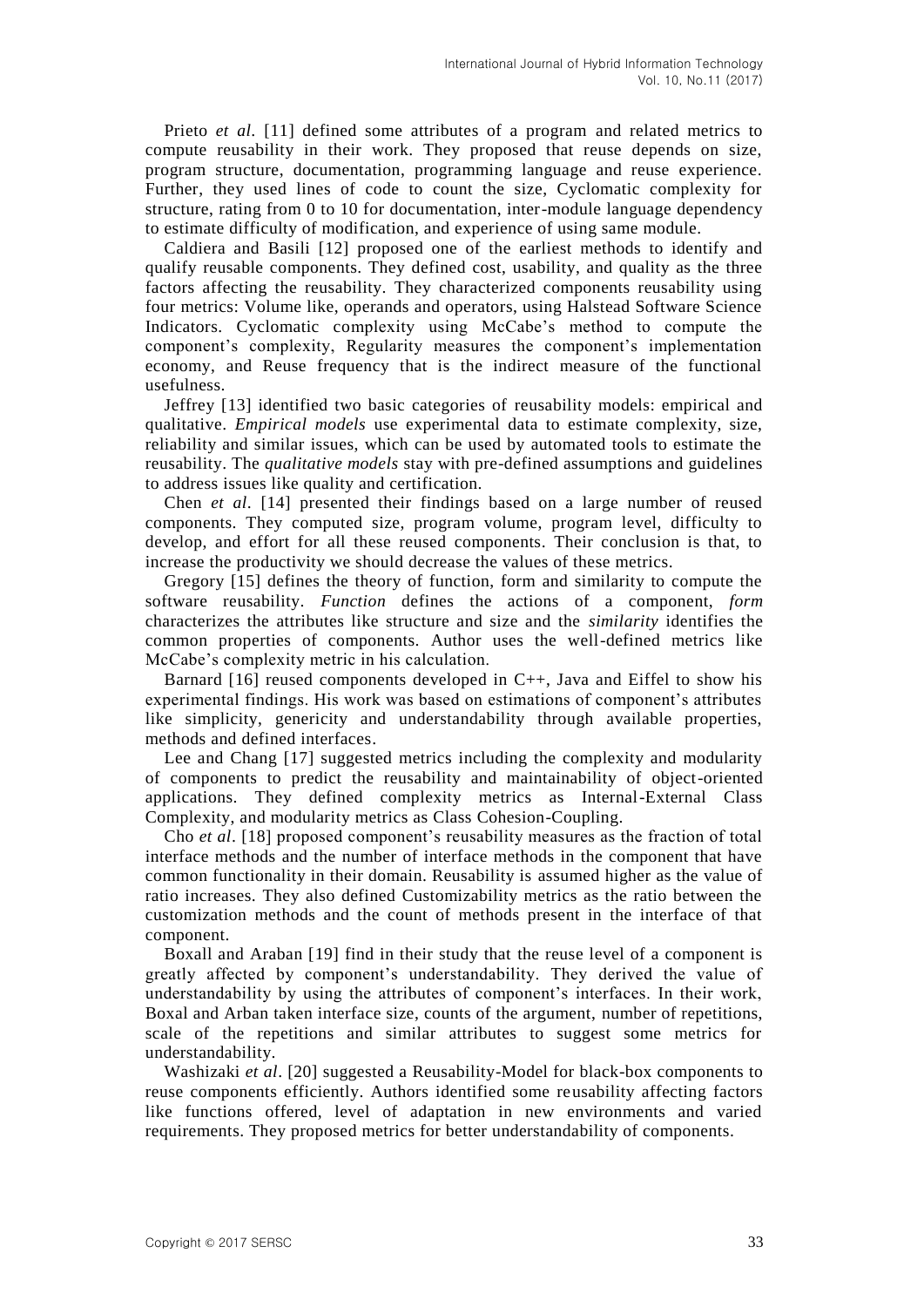International Journal of Hybrid Information Technology Vol. 10, No.11 (2017)

Bhattacharya and Perry [21] focused on integration contexts of components rather than concentrating just on internal attributes of components. They proposed reusability estimations considering the integration architecture of the software. They have proposed Components characteristics and Architecture compliance metrics to measure the issues related to particular properties and integration issues of components.

Gui and Scott [22] suggested metrics to estimate the coupling properties among inter-components and cohesion properties of intra-components in their own terms. They used java components to propose their metrics.

Gui and Scott [23] further defined a metric-suite to compute the reusability of Java components and ranked them according to their reusability. These metrics are used to estimate the indirect coupling among components as well as to assess the degree of coupling.

Wijayasiriwardhane and Lai [24] suggested a size measurements technique named Component point to estimate the size of overall component-based systems. These Component points can be reused as a metric to analyse components for future use. They defined three classes of components according to their usability.

Danail *et al*. [25] categorized reusability metrics into two broad classes: the White-Box metrics and the Black-Box metrics. *White-box reusability metrics* are based on the logic and coding structure of the software. *Black-box reusability metrics* are based on interfaces and other attributes, as code is not available for black-box components.

Reusability measures defined in literature are analysed by considering development paradigms like: Convention Software and Programs, Objet-Oriented Software, and Component-Based Software and summarized in Table 2.1.

| Paradigm                                       | <b>Measures</b><br>and<br><b>Metrics Used</b>                                                                                                                                                                                            | <b>Key Findings</b>                                                                                                                                                                                                                                                  | <b>Factors</b><br>affecting<br>reusability                                                          | Author(s)/<br><b>References</b>                         |
|------------------------------------------------|------------------------------------------------------------------------------------------------------------------------------------------------------------------------------------------------------------------------------------------|----------------------------------------------------------------------------------------------------------------------------------------------------------------------------------------------------------------------------------------------------------------------|-----------------------------------------------------------------------------------------------------|---------------------------------------------------------|
| Conventio<br>nal<br>Software<br>and<br>Program | Lines of code,<br>Cyclomatic<br>complexity,<br>Documentation<br>Rating from 0 to<br>10,<br>Inter-module<br>language<br>dependency<br>to<br>estimate<br>difficulty<br>of<br>modification,<br>Experience<br>of<br>using<br>same<br>module. | Authors have defined<br>attributes of a program<br>and related metrics to<br>compute reusability in<br>their work.<br>They proposed that<br>reuse depends on size,<br>structure,<br>program<br>documentation.<br>programming<br>language and<br>reuse<br>experience. | Size,<br>Program<br>structure,<br>Documentation,<br>Programming<br>language,<br>Reuse<br>experience | Prieto-Diaz,<br>Ruben and<br>Peter<br>Freeman<br>$[11]$ |
| Componen<br>t-Based<br>Software                | Halstead<br>Software Science<br>Indicator to find<br>volume,<br>Cyclomatic<br>complexity using<br>McCabe's<br>method.                                                                                                                    | Regularity<br>measures<br>the<br>component's<br>implementation<br>economy.<br>Reuse frequency that<br>is the indirect measure<br>of<br>functional<br>the<br>usefulness.                                                                                              | Cost,<br>Usability,<br>Quality                                                                      | G. Caldiera<br>and<br>V.R. Basili<br>$[12]$             |
| $Component \cdot$                              | Automated tools                                                                                                                                                                                                                          | Two<br>of<br>categories                                                                                                                                                                                                                                              | Cost, and                                                                                           | Jeffrey S.                                              |

**Table 2.1. Summary of Reuse and Reusability Issues**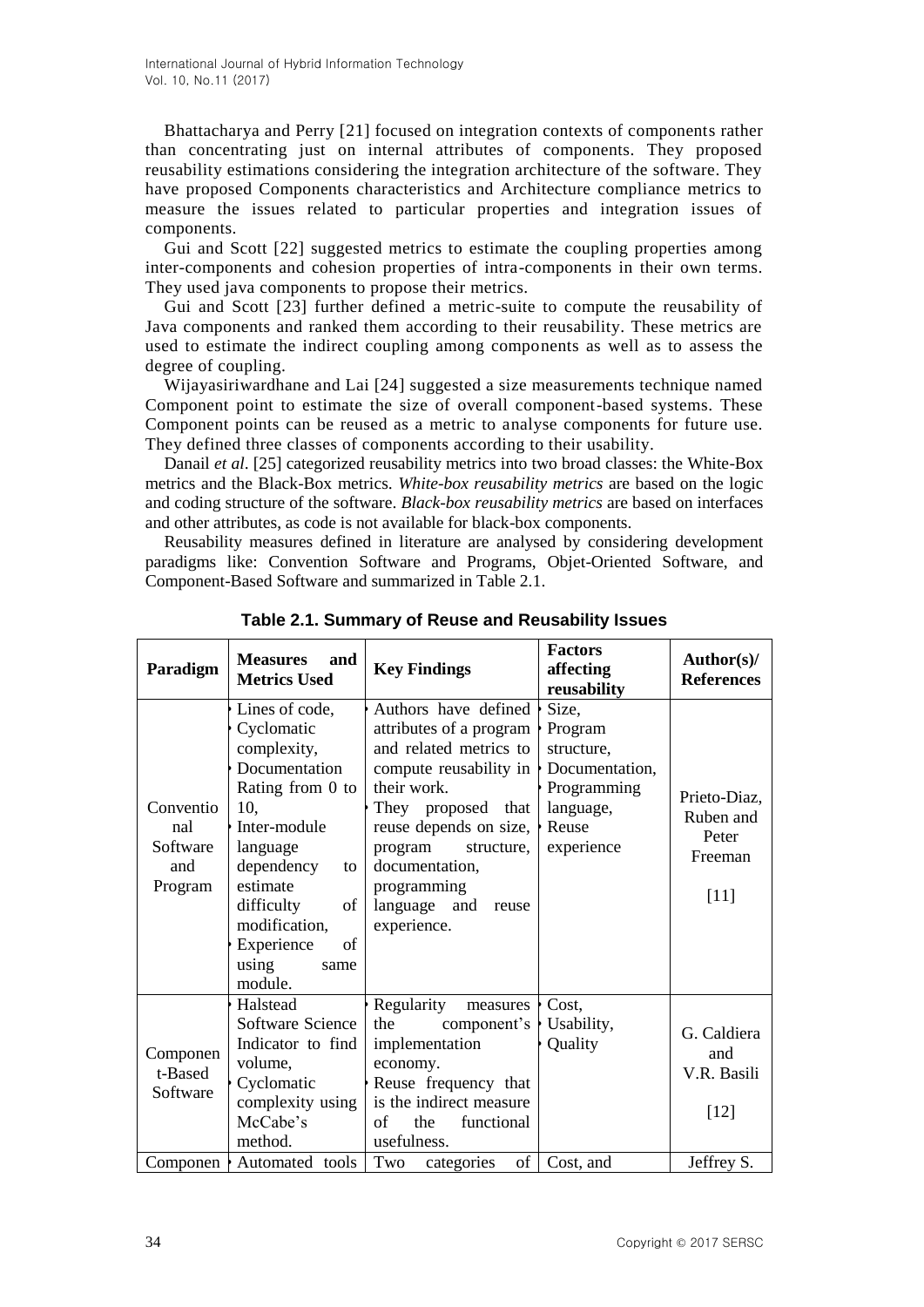| t-Based              | estimate<br>the<br>to      | reusability:                                     | Reliability               | Poulin       |
|----------------------|----------------------------|--------------------------------------------------|---------------------------|--------------|
| Software             | reusability,               | Empirical models use                             |                           |              |
|                      | Predefined                 | experimental data to                             |                           | $[13]$       |
|                      | assumptions                | estimate<br>complexity,                          |                           |              |
|                      |                            | size, reliability<br>and                         |                           |              |
|                      |                            | similar issues.                                  |                           |              |
|                      |                            | Qualitative<br>models                            |                           |              |
|                      |                            | stay with pre-defined                            |                           |              |
|                      |                            | assumptions<br>and                               |                           |              |
|                      |                            | guidelines to address<br>issues like quality and |                           |              |
|                      |                            | certification.                                   |                           |              |
|                      | Used<br>reused             | Presented<br>their                               | Size,                     |              |
|                      | components,                | findings based on a                              | Volume,                   |              |
|                      | Modularity,                | large<br>number<br>of                            | Level,                    | Chen,        |
| Object-              | Complexity                 | reused components.                               | Difficulty<br>to          | Deng-Jyi     |
| Oriented<br>Software |                            | Increase<br>the                                  | develop, and              | and P.J. Lee |
|                      |                            | productivity<br>we                               | Effort                    | $[14]$       |
|                      |                            | should decrease<br>the                           |                           |              |
|                      |                            | values of these metrics                          |                           |              |
|                      | of<br>Structure            | Defines the reusability                          | Functions of the          |              |
|                      | components,<br>McCabe's    | on the basis of:                                 | components,               |              |
|                      | complexity                 | Function defines the<br>of<br>actions            | Size,<br>Complexity<br>of |              |
|                      |                            | a<br>component,                                  | components                |              |
| Componen             |                            | Form characterizes the                           |                           | W. Gregory   |
| t-Based              |                            | attributes<br>like                               |                           | Hislop       |
| Software             |                            | structure and size and                           |                           |              |
|                      |                            | the                                              |                           | $[15]$       |
|                      |                            | identifies<br>Similarity                         |                           |              |
|                      |                            | the<br>common                                    |                           |              |
|                      |                            | properties<br>of                                 |                           |              |
|                      | Reusable                   | components.                                      | Available                 |              |
|                      | components,                | Proposed<br>the<br>of<br>importance              | properties,               |              |
|                      | Automated tools            | reusability<br>in<br>his                         | Methods and               |              |
|                      |                            | experimental findings.                           | Interfaces                |              |
| Componen             |                            | His work was based                               |                           | J. Barnard   |
| t-Based              |                            | estimations<br>of<br>on                          |                           |              |
| Software             |                            | component's attributes                           |                           | $[16]$       |
|                      |                            | like<br>simplicity,                              |                           |              |
|                      |                            | genericity<br>and                                |                           |              |
|                      |                            | understandability                                |                           |              |
|                      |                            | through available.                               |                           |              |
|                      | Internal-External<br>Class | To<br>estimate<br>the<br>reusability<br>and      | Complexity<br>Modularity  |              |
|                      | Complexity, and            | maintainability<br>of                            |                           |              |
| Object-              | Modularity                 | object-oriented                                  |                           | Y. Lee and   |
| Oriented             | metrics as Class           | software<br>metrics                              |                           | K.H. Chang   |
| Software             | Cohesion and,              | considering<br>the                               |                           |              |
|                      | Class Coupling.            | complexity<br>and                                |                           | $[17]$       |
|                      |                            | modularity<br>of                                 |                           |              |
|                      |                            | components.                                      |                           |              |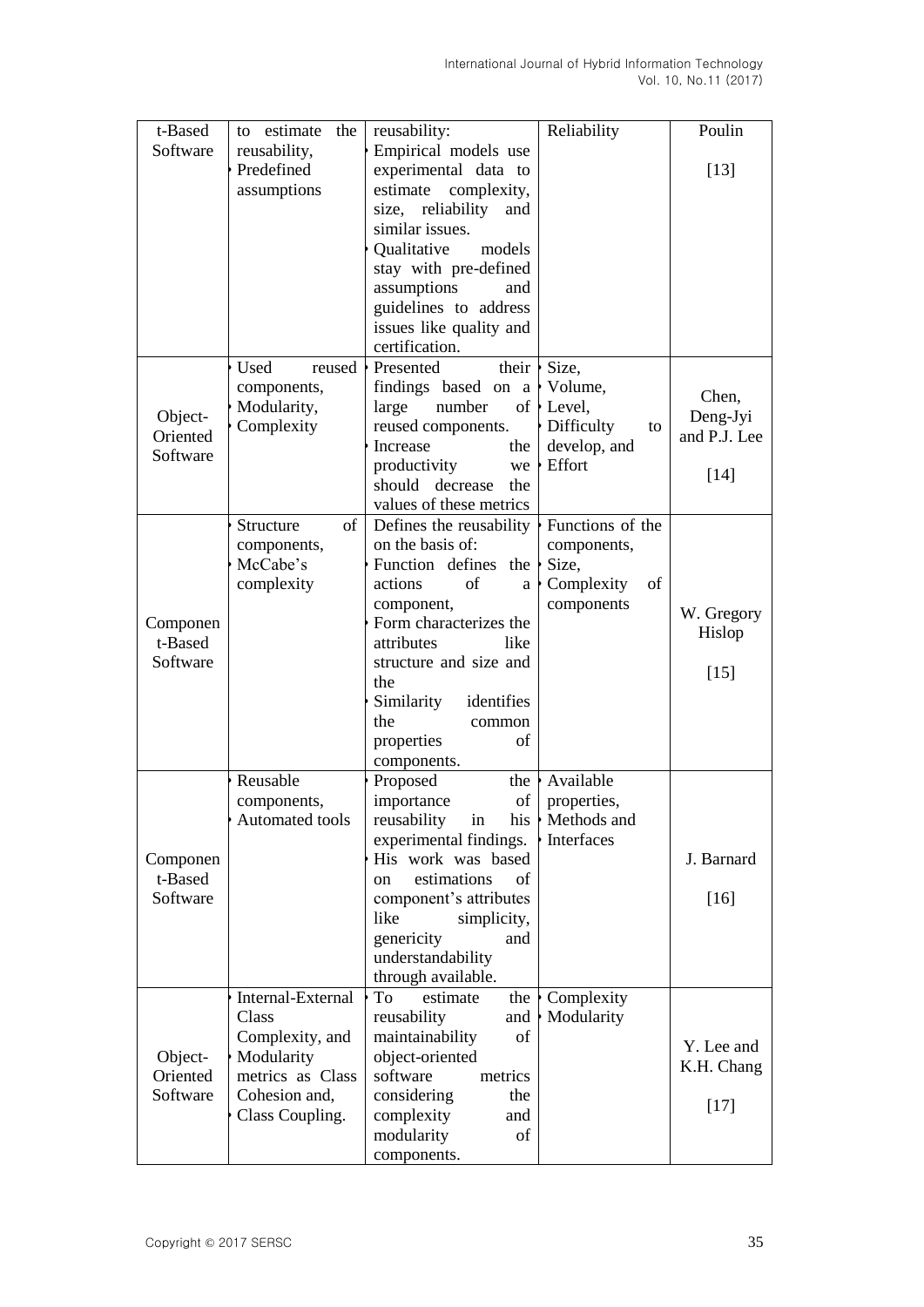| Componen<br>t-Based<br>Software | Metrics<br>for<br>reusability,<br>Metrics<br>for<br>Customizability.                                                                                  | Proposed metrics for<br>Reusability<br>and<br>Customizability:<br>ratio<br>of<br>The<br>total<br>number of interface<br>the<br>methods<br>to<br>number of interface<br>methods<br>in<br>the<br>component that have<br>common functionality<br>in their domain.<br>Reusability is assumed<br>higher as the value of<br>ratio increases.<br>the<br>Ratio between<br>customization<br>methods<br>and<br>total<br>number of<br>methods<br>present in the interface<br>of the component. | Total number of<br>Interface<br>methods,<br>Total number of<br>common<br>function<br>Interface<br>methods,<br>Total number of<br>Customization<br>methods,<br>Total number of<br>common<br>function<br>Customization<br>methods. | E.S. Cho,<br>M.S. Kim,<br>and S.D.<br>Kim<br>$[18]$             |
|---------------------------------|-------------------------------------------------------------------------------------------------------------------------------------------------------|-------------------------------------------------------------------------------------------------------------------------------------------------------------------------------------------------------------------------------------------------------------------------------------------------------------------------------------------------------------------------------------------------------------------------------------------------------------------------------------|----------------------------------------------------------------------------------------------------------------------------------------------------------------------------------------------------------------------------------|-----------------------------------------------------------------|
| Componen<br>t-Based<br>Software | <b>Size</b><br>$of \cdot$<br>interfaces,<br>Number<br>of<br>arguments,<br>Scale<br>of<br>repetition<br>of<br>arguments                                | In their study they<br>argued that the reuse<br>level of a component<br>is greatly affected by<br>component's<br>understandability.<br>Derived the value of<br>understandability of a<br>component by using<br>attributes<br>the<br>of<br>interfaces<br>of<br>that<br>component.                                                                                                                                                                                                    | Understandabilit<br>у,<br>Interface<br>property                                                                                                                                                                                  | M. Boxall,<br>and S.<br>Araban<br>$[19]$                        |
| Componen<br>t-Based<br>Software | Indicates<br>these ·<br>values as high or<br>low,<br>Structured<br>relationships<br>between<br>understandability<br>adaptability,<br>and portability. | Proposed Component<br>Reusability Model,<br>Component's<br>Observability:<br>Readability<br>of<br>component/Total<br>Properties.<br>Component's<br>Customizability:<br>Writability<br>of<br>component/Total<br>Properties.                                                                                                                                                                                                                                                          | Functionality of<br>the component,<br>Adapting<br>the<br>changes<br>1n<br>requirement,<br>Porting to<br>the<br>new<br>environment                                                                                                | Н.<br>Washizaki,<br>Y. Hirokazu<br>and F.<br>Yoshiaki<br>$[20]$ |
| Componen<br>t-Based<br>Software | Interaction<br>contexts,<br>Properties<br>and<br>attributes<br>$\sigma f$<br>components<br>Architecture<br>$\sigma$<br><b>CBS</b>                     | Focused on integration<br>of<br>contexts<br>rather<br>components<br>than concentrating just<br>on internal attributes<br>of components.<br>They<br>proposed<br>reusability estimations<br>considering<br>the                                                                                                                                                                                                                                                                        | Integration<br>architecture                                                                                                                                                                                                      | S.<br>Bhattachary<br>a and D.E.<br>Perry<br>$[21]$              |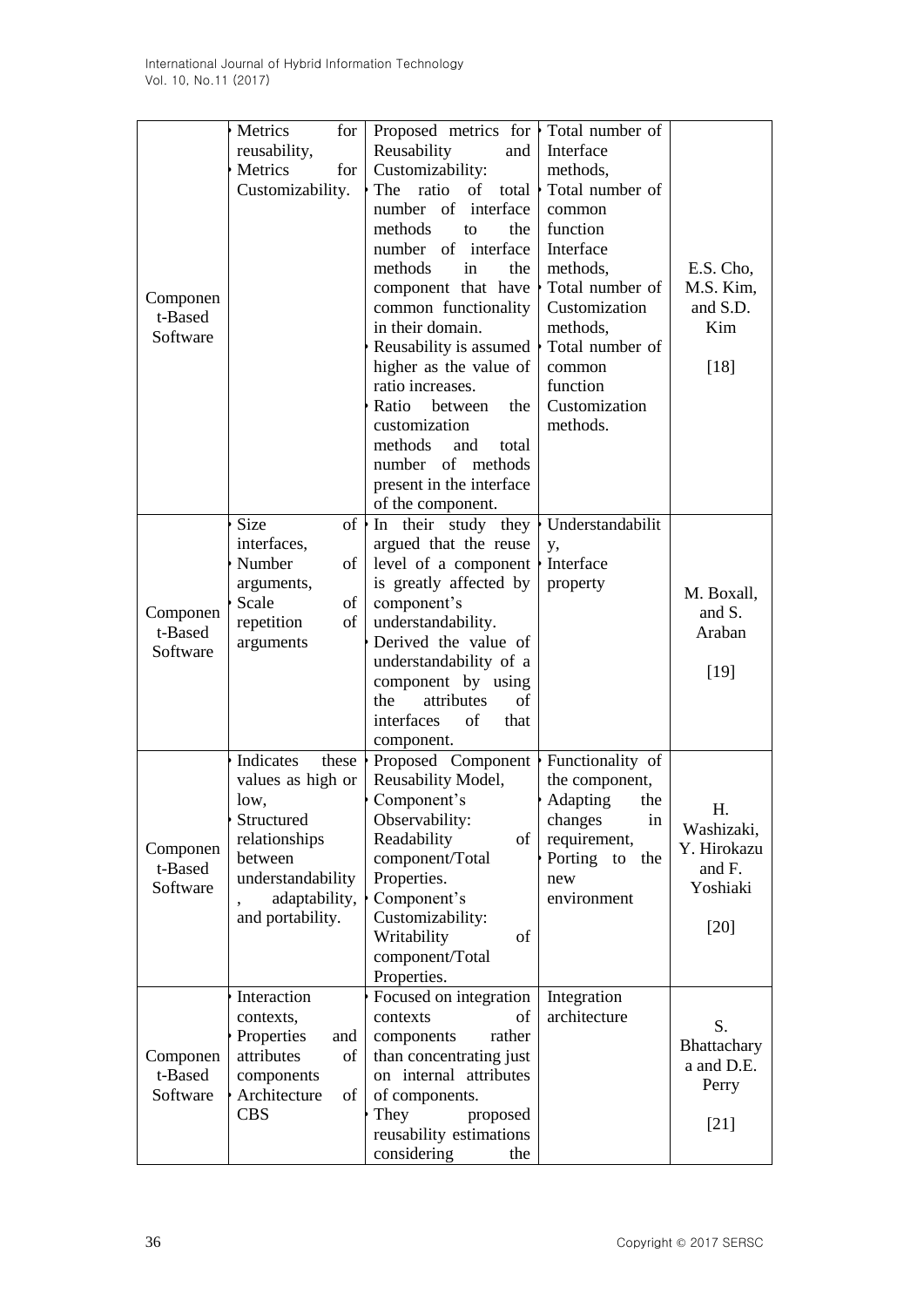|                                 |                                                                                                                                                                            | integration<br>architecture<br>of<br>the<br>software.<br>They<br>proposed<br>Components<br>characteristics<br>and<br>Architecture<br>compliance metrics to<br>the<br>issues<br>measure<br>related to particular<br>properties<br>and<br>integration issues of             |                                                                                                    |                                                                                           |
|---------------------------------|----------------------------------------------------------------------------------------------------------------------------------------------------------------------------|---------------------------------------------------------------------------------------------------------------------------------------------------------------------------------------------------------------------------------------------------------------------------|----------------------------------------------------------------------------------------------------|-------------------------------------------------------------------------------------------|
| Object-<br>Oriented<br>Software | Coupling and<br>Cohesion metrics                                                                                                                                           | components.<br>Estimate the coupling<br>properties<br>among<br>inter-components and<br>cohesion properties of<br>intra-components.                                                                                                                                        | of<br>Complexity<br>components                                                                     | G. Gui and<br>P.D. Scott<br>$[22]$                                                        |
| Componen<br>t-Based<br>Software | Coupling<br>between objects,<br>Response<br>for<br>class<br><b>Coupling Factors</b>                                                                                        | Ranked<br>components<br>according<br>to<br>their<br>reusability.<br>Defined<br>metrics<br>to<br>estimate<br>indirect<br>coupling,<br>degree<br>of<br>coupling,<br>and<br>functional complexity.                                                                           | Number<br>of<br>changes made to<br>the code,<br>Time required to<br>carry them                     | G. Gui and<br>P.D. Scott<br>$[23]$                                                        |
| Componen<br>t-Based<br>Software | Interface<br>complexity,<br>Interaction<br>complexity,<br>Internal Logical<br>files,<br>External<br>Interface files,<br>Number<br>of<br>and<br>operations<br>interactions. | <b>Size</b><br>measurement<br>metric<br>named<br>Component point to<br>estimate the size of the<br>overall<br>component-<br>based system.<br>Three<br>classes<br>of<br>User<br>components:<br>components,<br>Service<br>components,<br>and<br>Domain components.          | Size,<br>Weighting<br>factor<br>low,<br>and<br>average<br>high<br>Unadjusted<br>component<br>point | Thareendhr<br>a<br>Wijayasiriw<br>ardhane and<br>Richard Lai<br>$[24]$                    |
| Componen<br>t-Based<br>Software | Reusability<br>metrics<br>for<br>available code,<br>Interface<br>properties                                                                                                | White-box reusability<br>metrics are based on<br>the internal logic and<br>coding structure of the<br>software.<br>Black-box reusability<br>metrics are based on<br>interfaces and other<br>attributes, as code is<br>available<br>for<br>not<br>black-box<br>components. | Internal code,<br>Interfaces,<br>Interaction,<br>Complexity                                        | Danail<br>Hristov,<br>Oliver<br>Hummel,<br>Mahmudul<br>Huq,<br>Werner<br>Janjic<br>$[25]$ |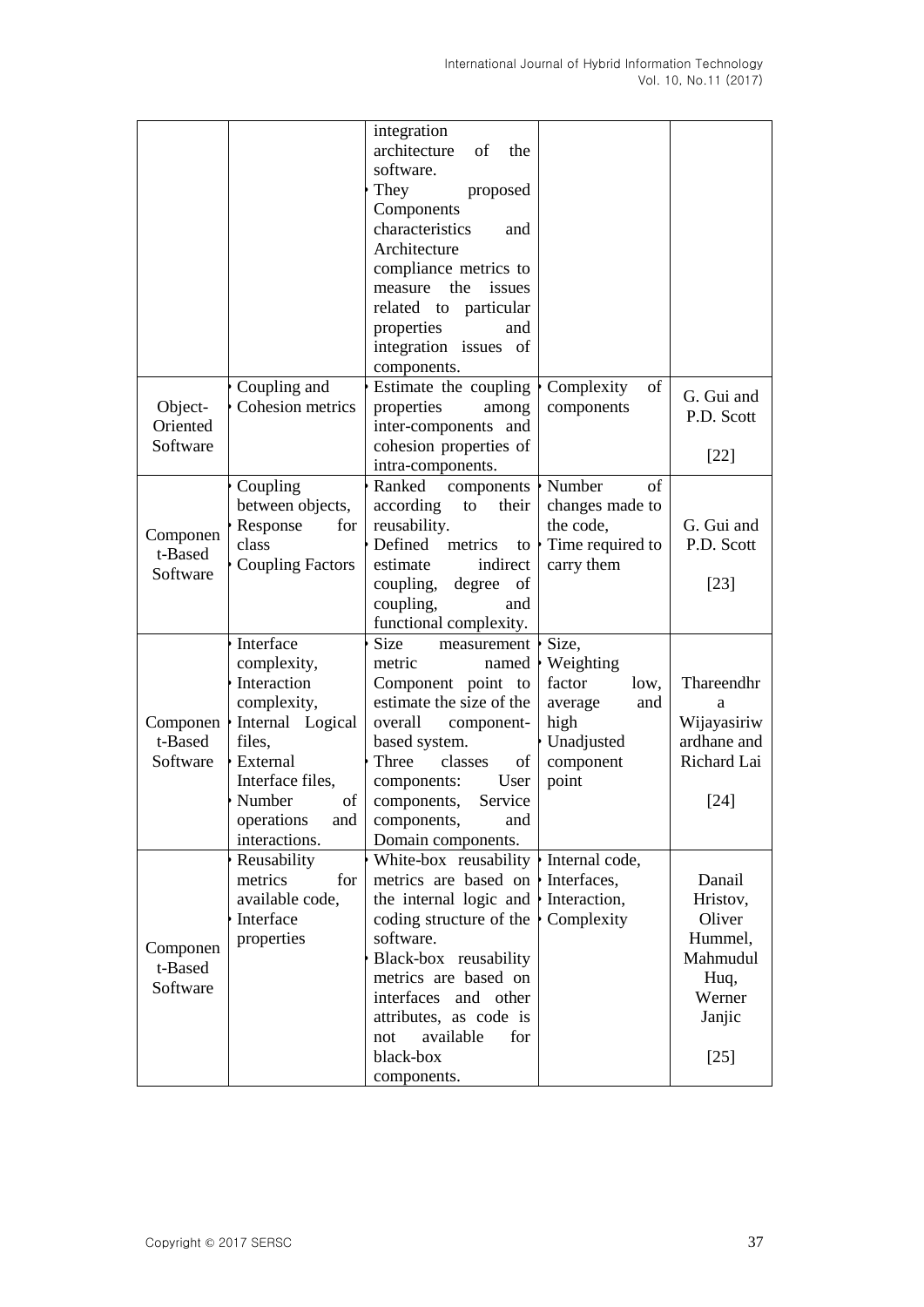## **4. Conclusion**

Effective and well-organized reuse of software deliverables, work-products and artefacts return the investment in terms of lower development cycle, effective cost, improved quality and increased productivity. Software reusability is such an approach that defines the effective reuse of pre-designed and tested parts of experienced software in new applications. In this paper, we have performed a review on various available reusability approaches for conventional, object-oriented and component based software. We considered some criteria on basis of which we examined the available approaches as measure and metrics used, key findings, and factors under consideration for reusability.

Some authors defined reusability as the inherent property of the code where as some has defined reusability in terms of black box and white box. Factors of reusability vary from code to documentation, complexity to adaptability, size to structure, cost to quality, and programming to language experience. Measures and metrics used by the available approaches also play a vital role in defining the property of reusability.

In this work, we have considered three categories of development paradigms:

- a) Conventional software,
- b) Object-oriented software, and
- d) Component-based software.

These paradigms are selected as they support reusability in various forms, though the level of reusability is different in different paradigms. To assess the reusability, three factors are considered in this study:

- a) Measures and metrics used by authors to propose their wok,
- b) Key findings of their work,
- c) Factors affecting the reusability.

#### **References**

- [1] M. Gaedke and J. Rehse, "Supporting compositional reuse in component-based web engineering", In Proc. ACM symposium on Applied computing (SAC '00), ACM Press, New York, NY, USA, **(2000)**, pp. 927–933.
- [2] B. W. Boehm, M. Pendo, A. Pyster, E. D. Stuckle and R. D. William, "An Environment for Improving Software Productivity", IEEE Computer, **(1984)**.
- [3] C. W. Krueger, "Software Reuse", ACM Computing Surveys (CSUR), vol. 24, no. 2, **(1992)**, pp. 131 183.
- [4] P. Freeman, "Reusable software engineering concepts and research directions", In Tutorial: Software Reusability, IEEE Computer Society Press, **(1987)**, pp. 10-23.
- [5] V.R. Basili and H. D. Rombach, "Towards a comprehensive framework for reuse: A reuse-enabling software evolution environment", Technical Report CS-TR-2158, University of Maryland, **(1988)**.
- [6] W. Tracz, "Confessions of a Used Program Salesman: Institutionalizing Software Reuse", Addison-Wesley, **(1995)**.
- [7] C. L. Braun, "Reuse", In Marciniak, **(1994)**, pp. 1055-1069.
- [8] W. C. Lim, "Effects of reuse on quality, productivity, and economics", IEEE Software, vol.11, no.5, **(1994)**.
- [9] M. D. McIlroy, "Mass produced software components", In J.M. Buxton, P. Naur and B. Randell, "Software Engineering Concepts and Techniques", NATO Conference on Software Engineering, **(1976)**, pp. 88-98, 1968.
- [10] J. Cooper, "Reuse-the business implications", In Marciniak, **(1994)**, pp. 1071-077.
- [11] R. Prieto-Diaz and P. Freeman, "Classifying Software for Reusability", IEEE Software, vol.4, no.1, **(1987)**, pp.6-16, January.
- [12] G. Caldiera and V.R. Basili, "Identifying and qualifying reusable software components", IEEE Computer, vol. 24, **(1991)**.
- [13] J. S. Poulin, "Measuring Software Reusability", In Proc. Third International Conference on Software, Rio de Janerio, Brazil, **(1994)**, pp. 126-138.
- [14] D.-J. Chen and P.J. Lee, "On the Study of Software Reuse Using Reusable C++ Components", Journal of Systems Software, vol.20, no.1, **(1993)**, pp. 19-36.
- [15] W. G. Hislop, "Using Existing Software in a Software Reuse Initiative", The Sixth Annual Workshop on Software Reuse (WISR'93), Owego, New York, **(1993)**.
- [16] J. Barnard, "A new reusability metric for object-oriented software", Software Quality Journal, vol. 7, **(1998)**, pp. 35-50.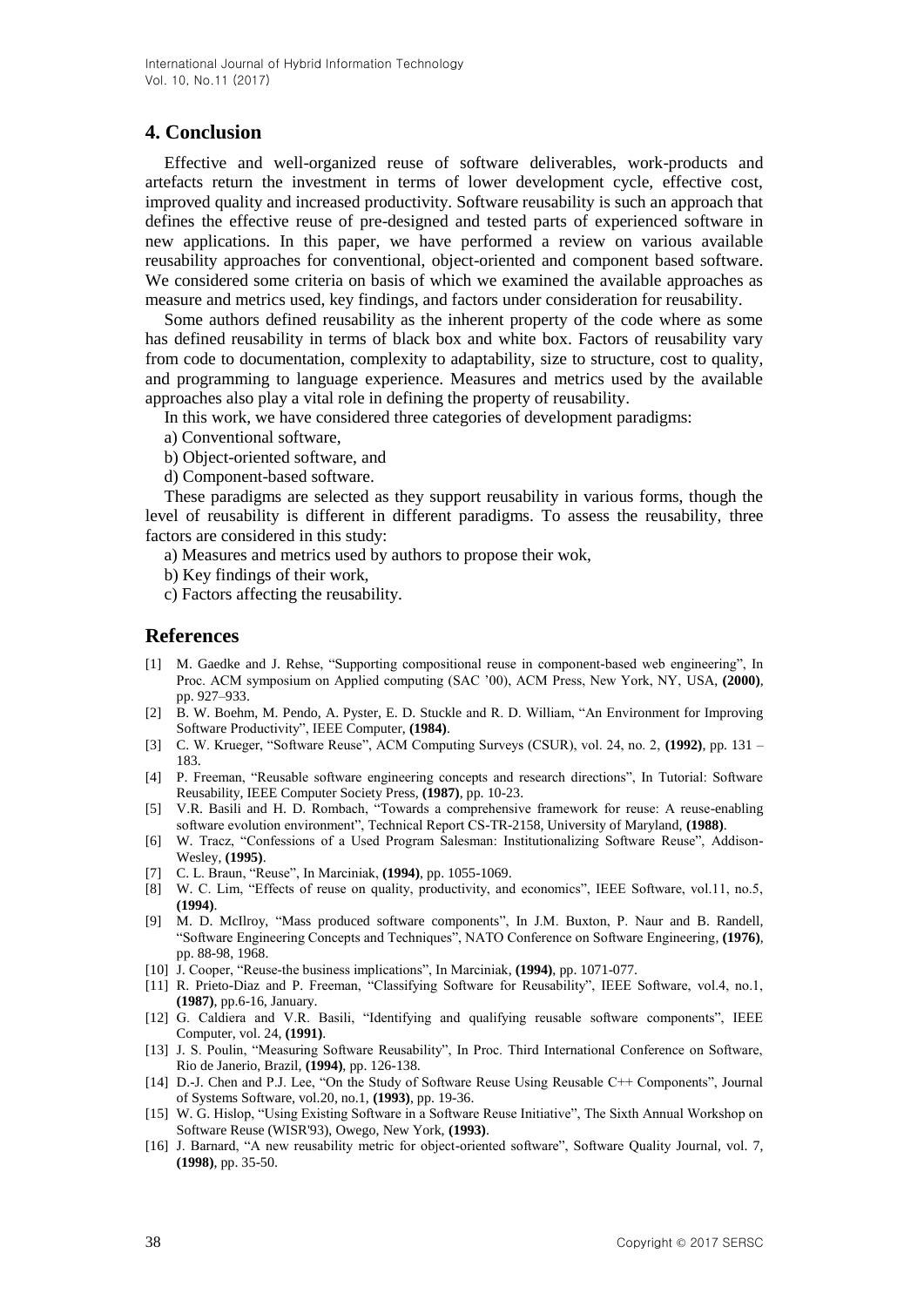- [17] Y. Lee and K.H. Chang, "Reusability and maintainability metrics for object-oriented software", In Proc. 38th annual on Southeast regional con-ference (ACM-SE 38), ACM, New York, NY, USA, **(2000)**, pp. 88-94.
- [18] E.S. Cho, M.S. Kim and S.D. Kim, "Component Metrics to Measure Component Quality", Proceedings of the Eighth Asia-Pacific on Software Engineering Conference (APSEC '01), IEEE Computer Society, Washington, DC, USA, **(2001)**, pp.419-426.
- [19] M. Boxall and S. Araban, "Interface Metrics for Reusability Analysis of Components", In Proc, Australian Software Engineering Conference (ASWEC'2004), Melbourne, Australia, **(2004)**, pp. 40-46.
- [20] H. Washizaki, Y. Hirokazu and F. Yoshiaki, "A Metrics Suite for Measuring Reusability of Software Components", In Proc. 9th International Symposium on Software Metric, **(2003)**, pp. 211-223.
- [21] S. Bhattacharya and D.E. Perry, "Contextual reusability metrics for event-based architectures", International Symposium on Empirical Software Engineering, pp.459-468, **(2005)**.
- [22] G. Gui and P.D. Scott, "New Coupling and Cohesion Metrics for Evaluation of Software Component Reusability", Proceedings of the International Conference for Young Computer Scientists, **(2008)**, pp. 1181-1186.
- [23] G. Gui and P.D. Scott, "Ranking reusability of software components using coupling metrics", The Journal of Systems and Software, Elsevier, vol. 80, **(2007)**, pp. 1450–1459.
- [24] T. Wijayasiriwardhane and R. Lai, "Component Point: A system-level size measure for Component-Based Software Systems", The Journal of Systems and Software, Elsevier, vol. 83, **(2010)**, pp. 2456– 2470.
- [25] D. Hristov, O. Hummel, M. Huq and W. Janjic, "Structuring Software Reusability Metrics for Component-Based Software Development", In Proc. The Seventh International Conference on Software Engineering Advances ICSEA, IARIA, **(2012)**.